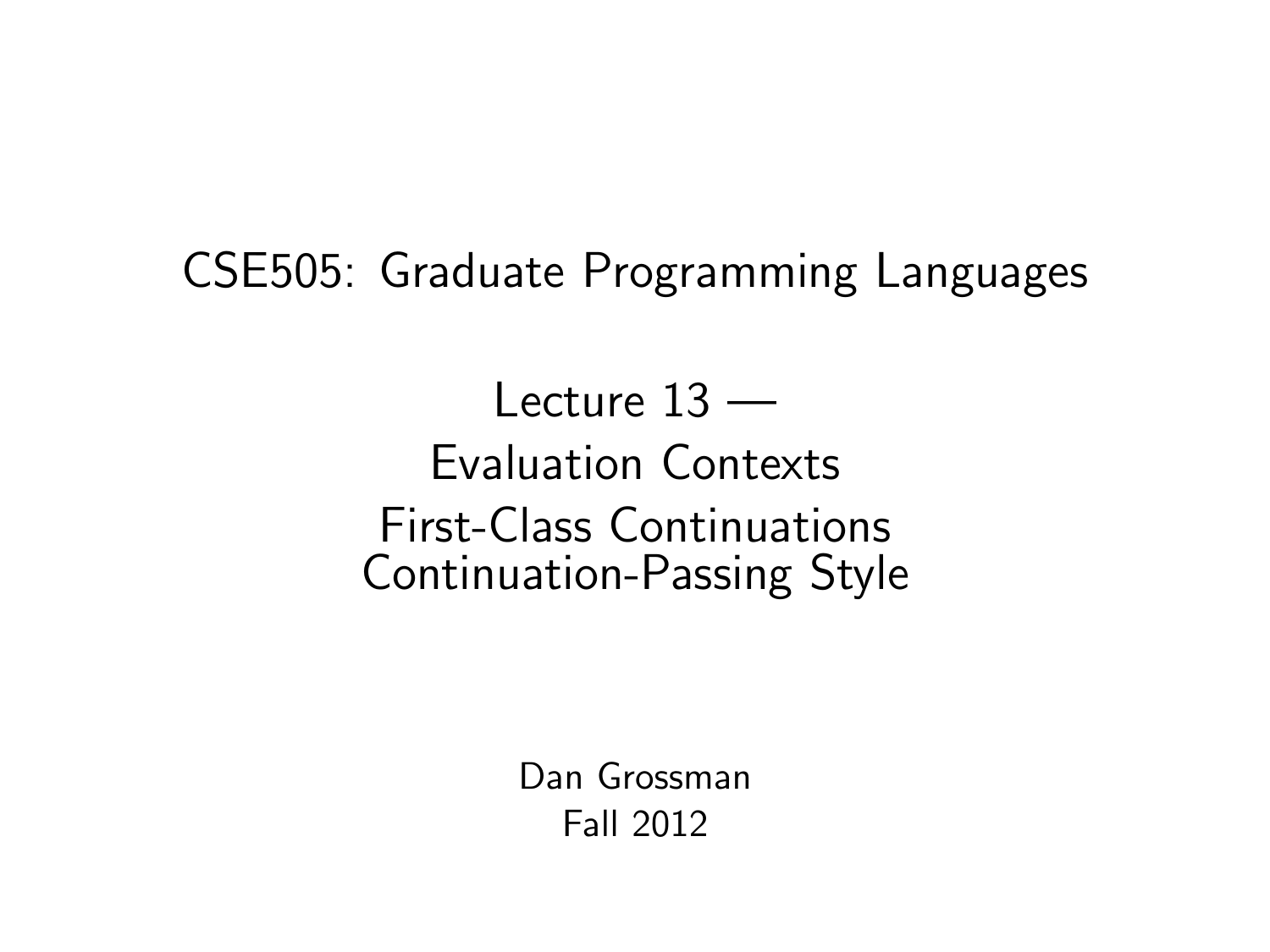# Gimme A Break (from types)

We have more to do with type systems:

- $\blacktriangleright$  Subtyping
- $\blacktriangleright$  Parametric Polymorphism
- Recursive Types  $(?)$
- $\blacktriangleright$  Type-And-Effect Systems (??)

But sometimes it's more fun to mix up the lecture schedule

This lecture: Related topics that work in typed or untyped settings:

- $\blacktriangleright$  How operational semantics can be defined more concisely
- $\triangleright$  How lambda-calculus (or PLs) can be enriched with first-class continuations, a powerful control operator
- $\triangleright$  Cool programming idioms related to these concepts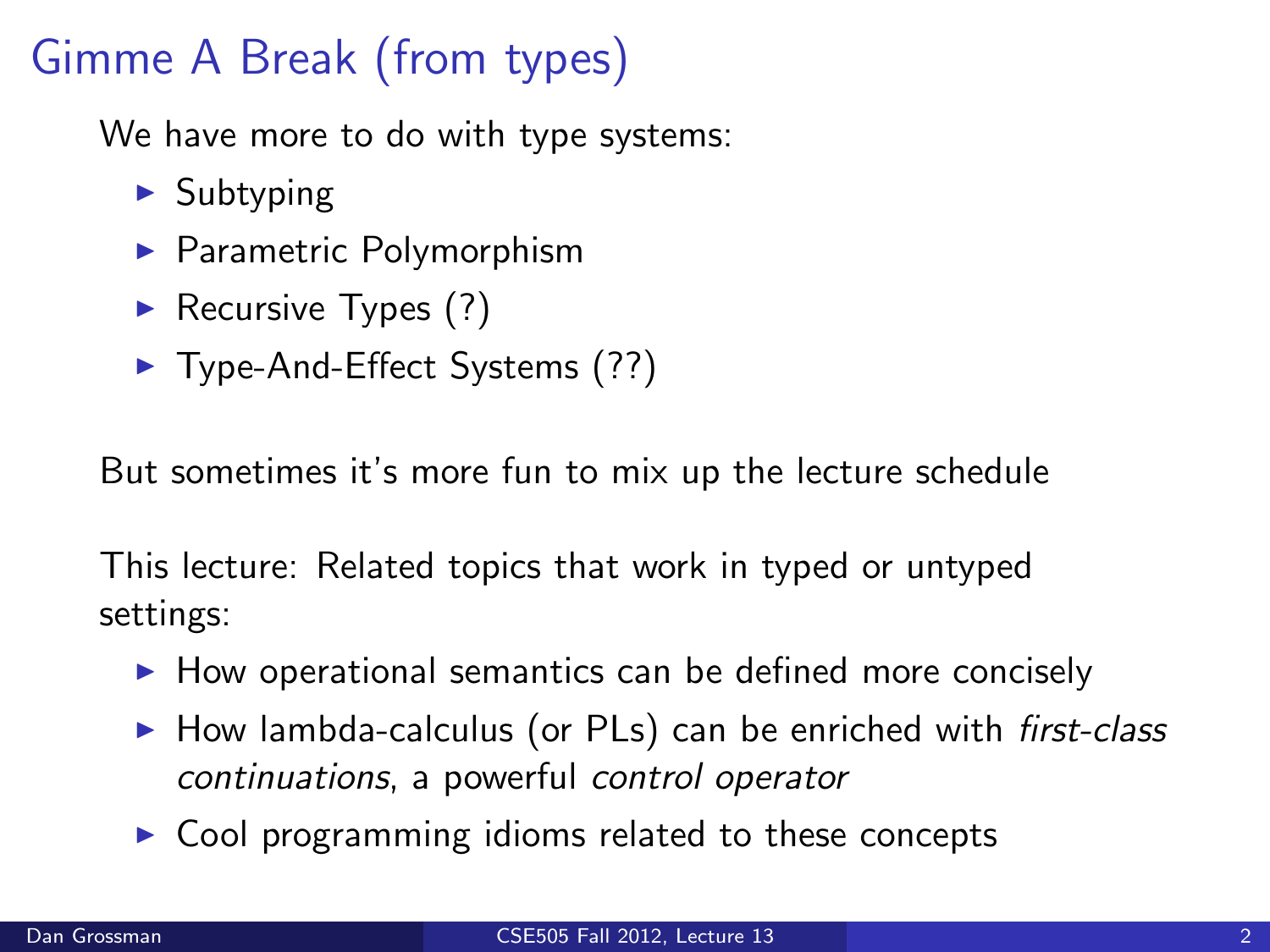#### Toward Evaluation Contexts

 $\lambda$ -calculus with extensions has many "boring inductive rules":

$$
\frac{e_1 \rightarrow e'_1}{e_1 e_2 \rightarrow e'_1 e_2} \quad \frac{e_2 \rightarrow e'_2}{v e_2 \rightarrow v e'_2} \quad \frac{e \rightarrow e'}{\mathsf{A}(e) \rightarrow \mathsf{A}(e')} \quad \frac{e \rightarrow e'}{\mathsf{B}(e) \rightarrow \mathsf{B}(e')}
$$
\n
$$
\frac{e_1 \rightarrow e'_1}{(e_1, e_2) \rightarrow (e'_1, e_2)} \quad \frac{e_2 \rightarrow e'_2}{(v_1, e_2) \rightarrow (v_1, e'_2)} \quad \frac{e \rightarrow e'}{e \rightarrow e' \rightarrow e' \rightarrow e' \rightarrow e'}
$$
\n
$$
\frac{e \rightarrow e'}{e \rightarrow e'}
$$

match  $e$  with A $x.$   $e_1 \mid$  B $y.$   $e_2$   $\rightarrow$  match  $e'$  with A $x.$   $e_1 \mid$  B $y.$   $e_2$ And some "interesting do-work rules":

$$
\overline{(\lambda x.\ e)\ v \rightarrow e[v/x]} \qquad \overline{(v_1,v_2).1 \rightarrow v_1} \qquad \overline{(v_1,v_2).2 \rightarrow v_2}
$$

match A(v) with Ax.  $e_1$  | By.  $e_2 \rightarrow e_1[v/x]$ 

match B(v) with Ay.  $e_1$  | Bx.  $e_2 \rightarrow e_2[v/x]$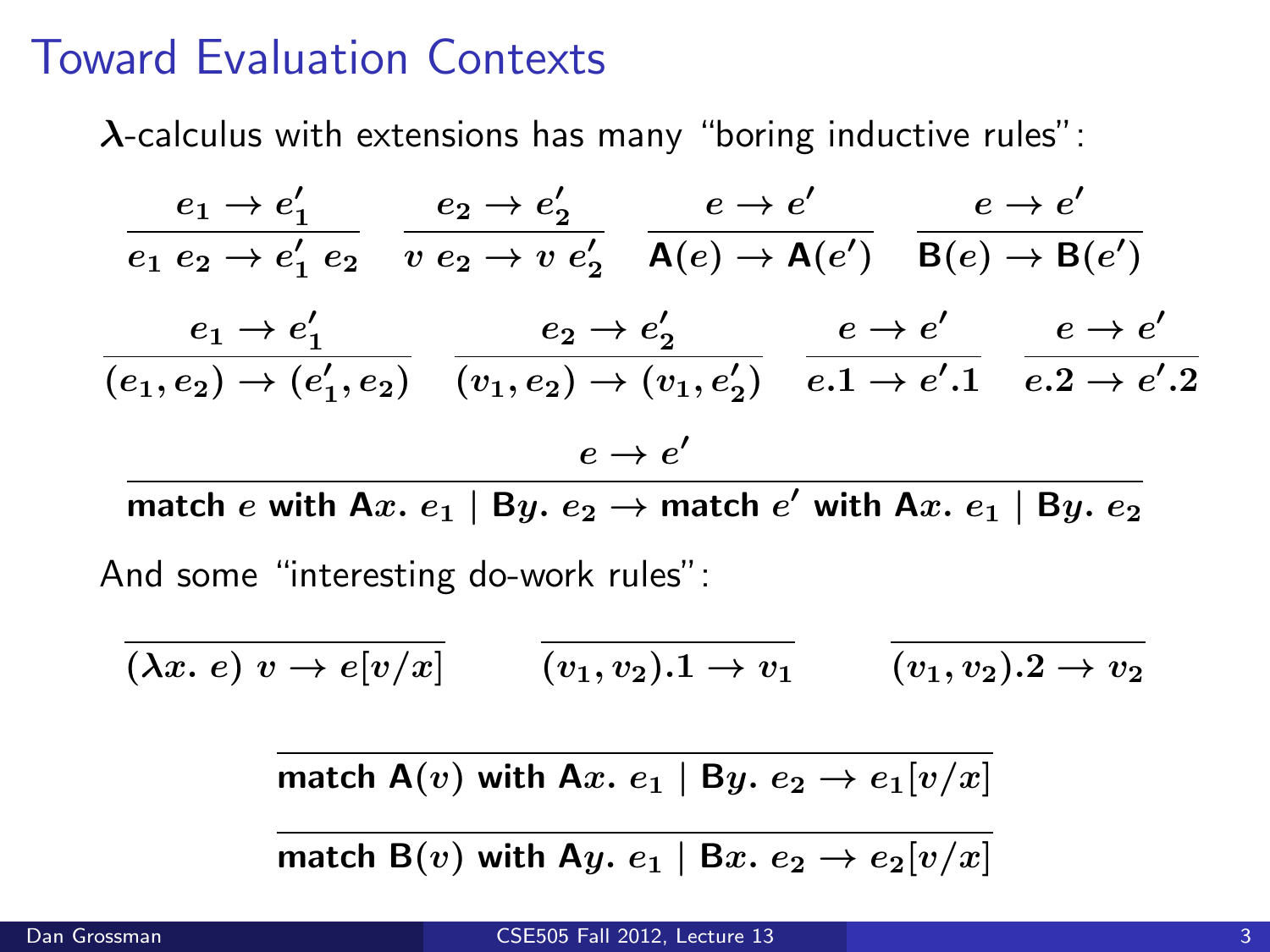Define evaluation contexts, which are expressions with one hole where "interesting work" is allowed to occur:

$$
E ::= [\cdot] | E e | v E | (E, e) | (v, E) | E.1 | E.2
$$
  
 
$$
| A(E) | B(E) | (match E with Ax. e1 | By. e2)
$$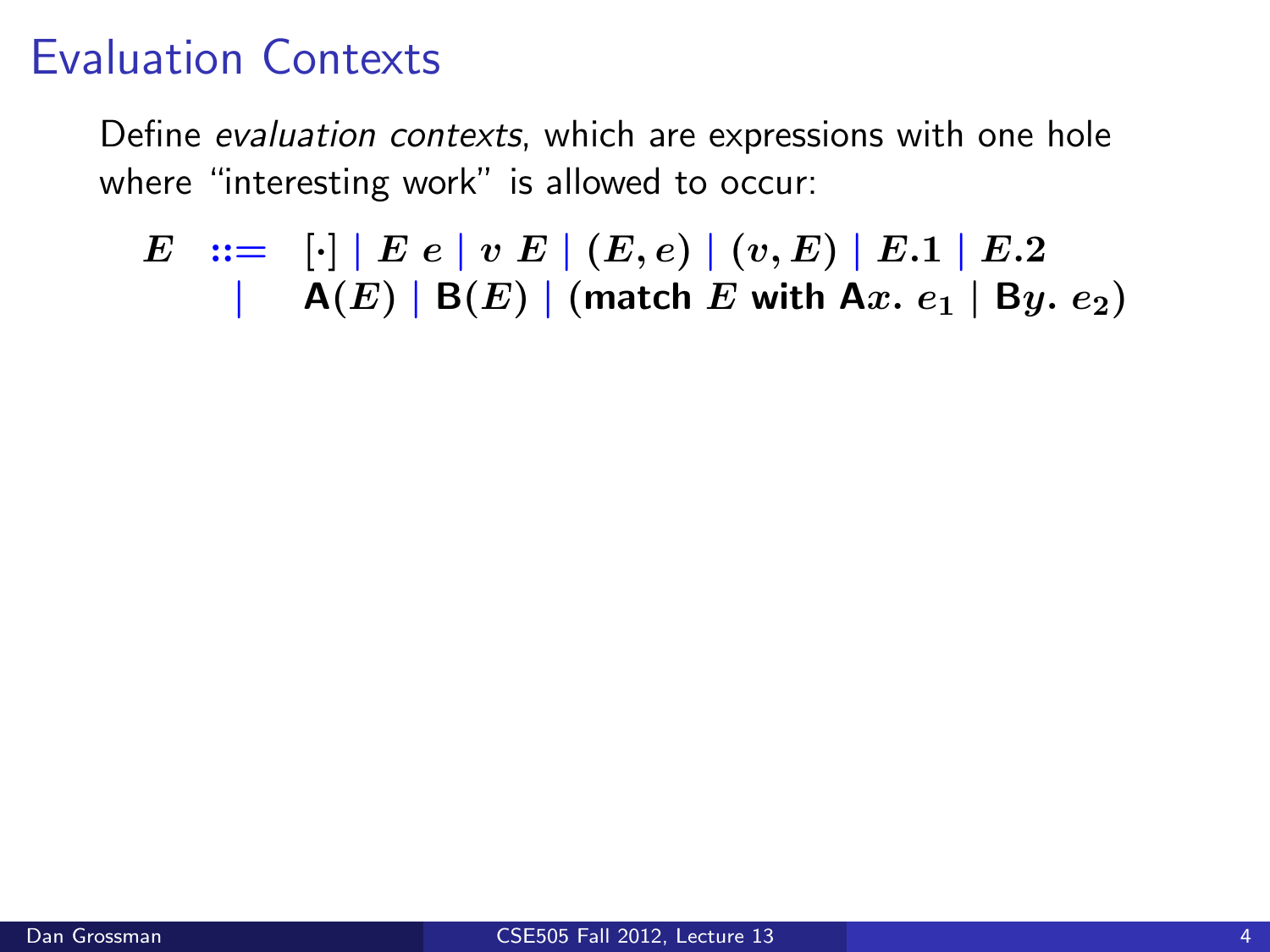Define evaluation contexts, which are expressions with one hole where "interesting work" is allowed to occur:

$$
E ::= [\cdot] | E e | v E | (E, e) | (v, E) | E.1 | E.2
$$
  
 
$$
| A(E) | B(E) | (match E with Ax. e1 | By. e2)
$$

Define "filling the hole"  $E[e]$  in the obvious way (stapling)

■ A metafunction of type EvalContext→Exp→Exp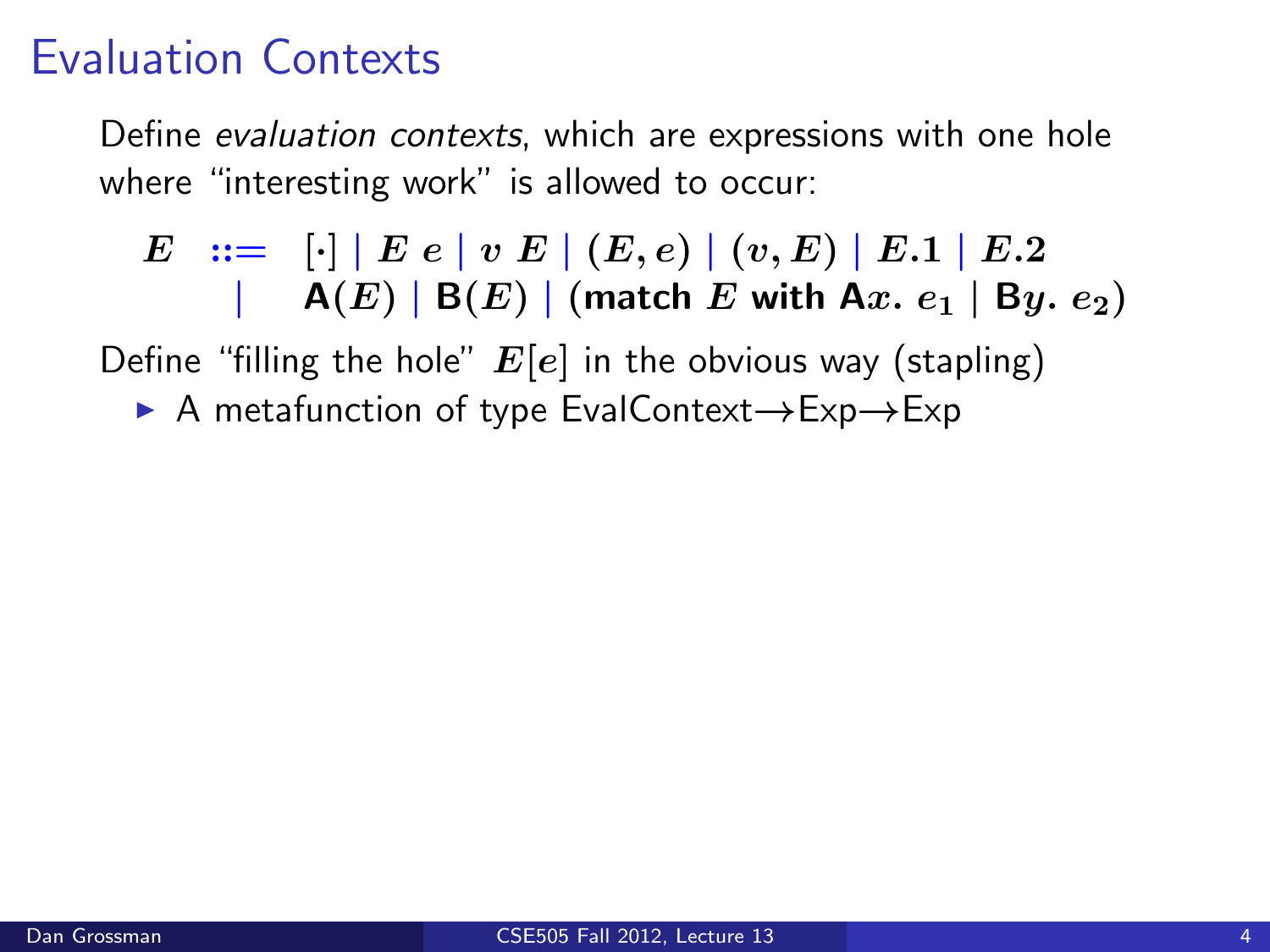Define evaluation contexts, which are expressions with one hole where "interesting work" is allowed to occur:

$$
E := \big[\cdot \big] | E e | v E | (E, e) | (v, E) | E.1 | E.2
$$
  
 
$$
| A(E) | B(E) | (match E with Ax. e1 | By. e2)
$$

Define "filling the hole"  $E[e]$  in the obvious way (stapling)

■ A metafunction of type EvalContext→Exp→Exp

Semantics: Use two judgments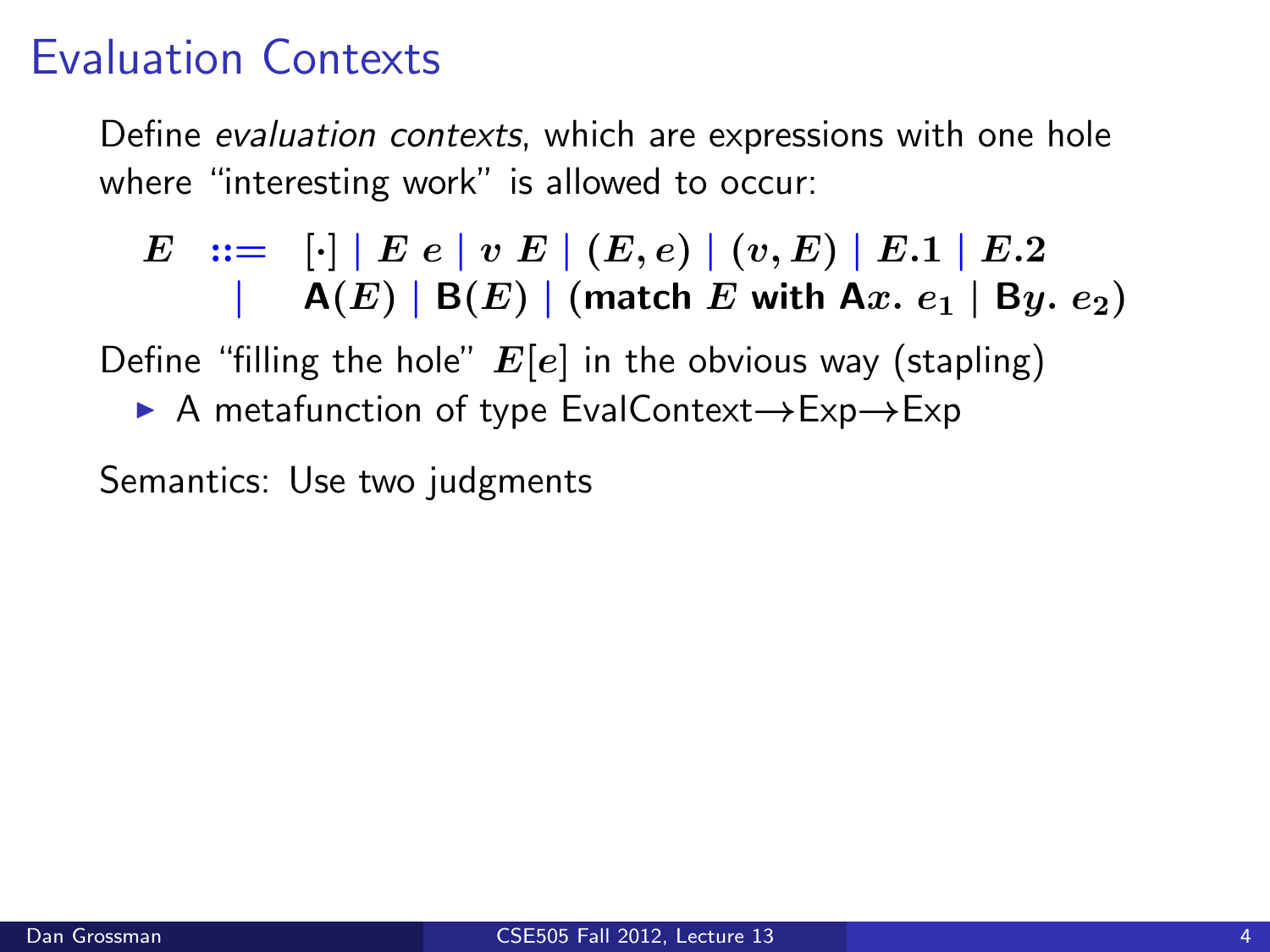Define evaluation contexts, which are expressions with one hole where "interesting work" is allowed to occur:

$$
E ::= [\cdot] | E e | v E | (E, e) | (v, E) | E.1 | E.2
$$
  
 
$$
| A(E) | B(E) | (match E with Ax. e1 | By. e2)
$$

Define "filling the hole"  $E[e]$  in the obvious way (stapling)

■ A metafunction of type EvalContext→Exp→Exp

Semantics: Use two judgments

$$
\blacktriangleright e \to e' \text{ with } 1 \text{ rule: } \frac{e \stackrel{\text{p}}{\to} e'}{E[e] \to E[e']}
$$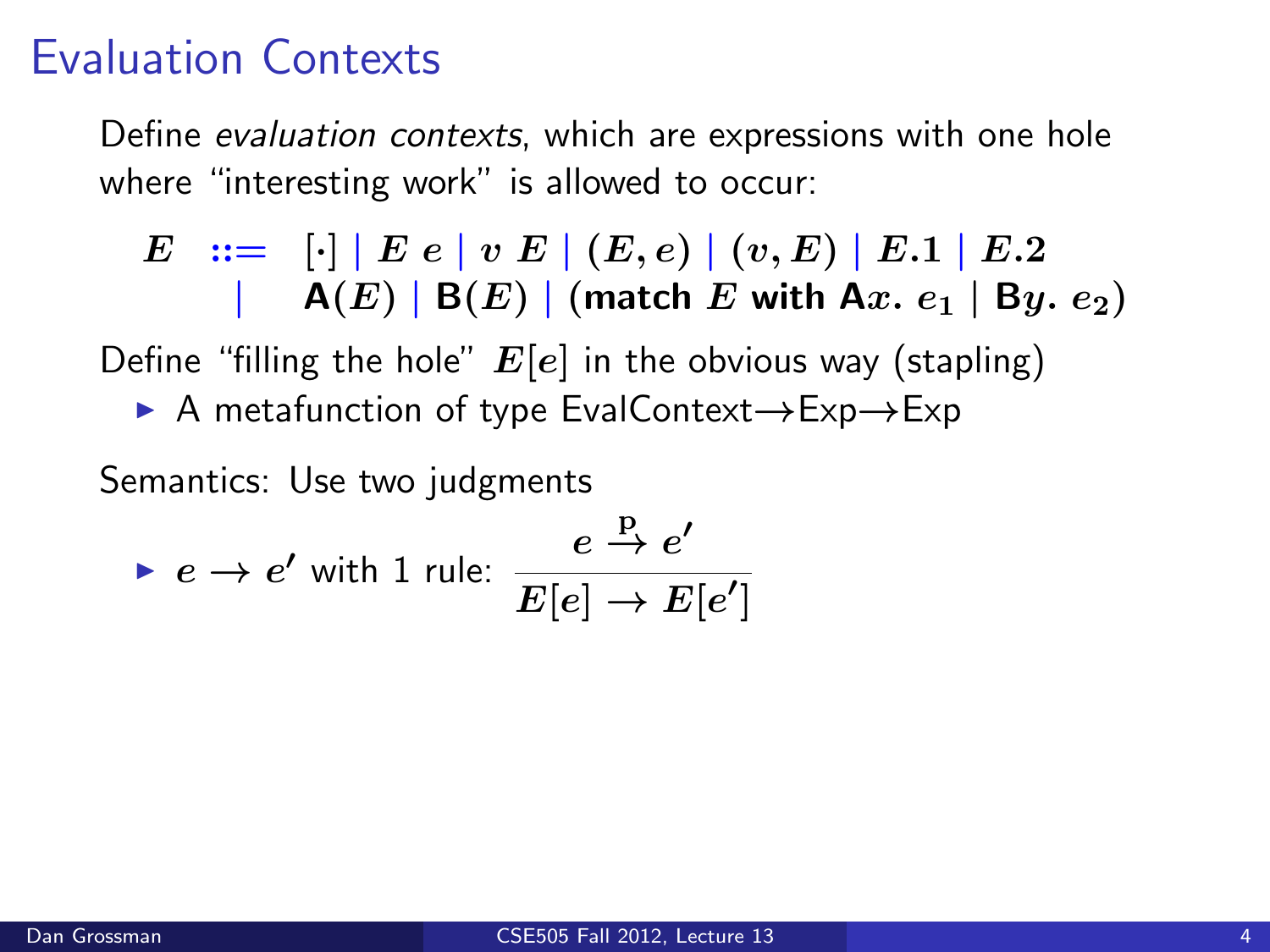Define evaluation contexts, which are expressions with one hole where "interesting work" is allowed to occur:

$$
E ::= [\cdot] | E e | v E | (E, e) | (v, E) | E.1 | E.2
$$
  
 
$$
| A(E) | B(E) | (match E with Ax. e1 | By. e2)
$$

Define "filling the hole"  $E[e]$  in the obvious way (stapling)

■ A metafunction of type EvalContext→Exp→Exp

Semantics: Use two judgments

\n- $$
e \rightarrow e'
$$
 with 1 rule:  $\frac{e \stackrel{P}{\rightarrow} e'}{E[e] \rightarrow E[e']}$
\n- $e \stackrel{P}{\rightarrow} e'$  with all the "interesting work".
\n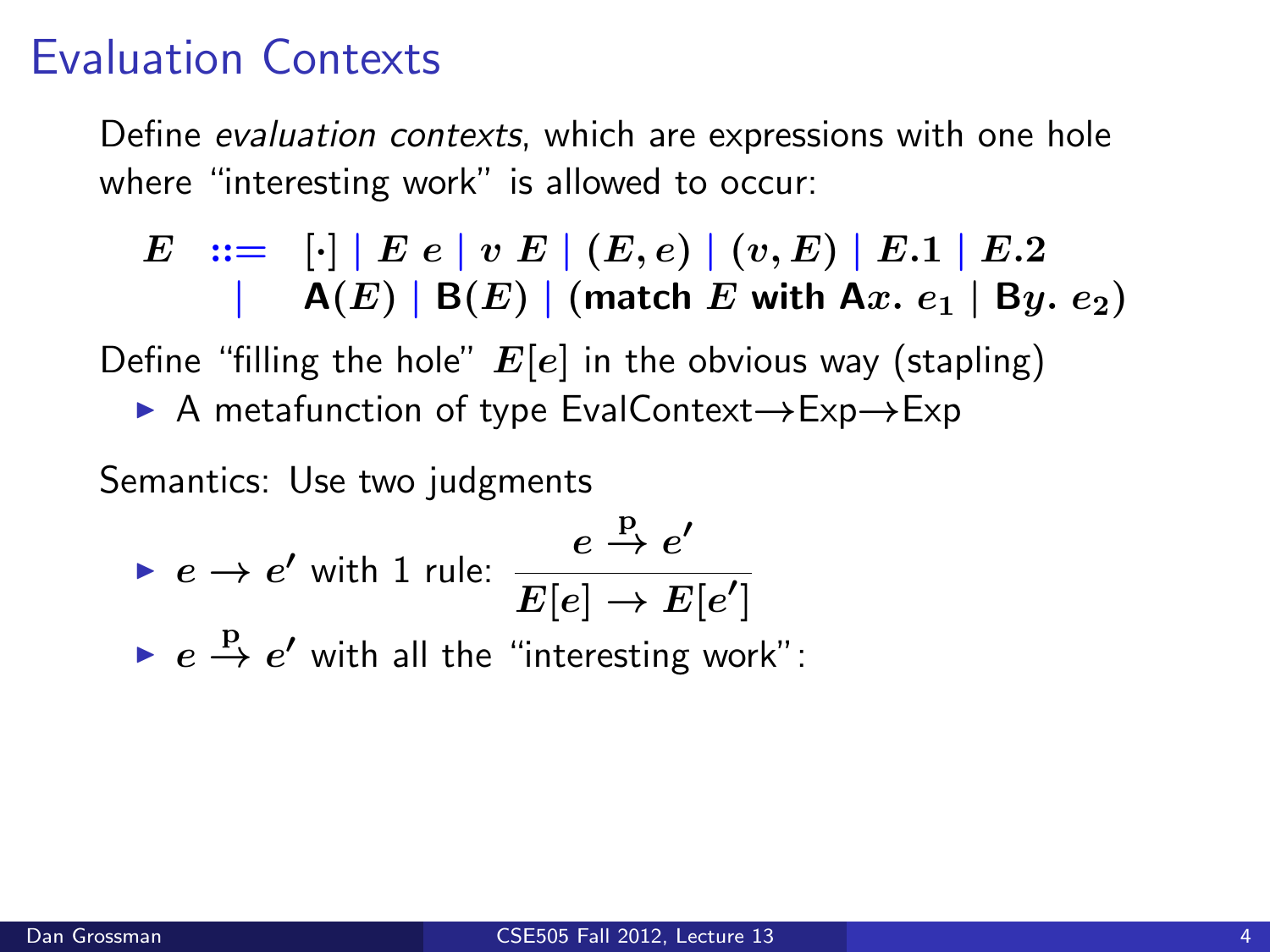Define evaluation contexts, which are expressions with one hole where "interesting work" is allowed to occur:

$$
E := \bigcup_{i=1}^{n} |E e | v E | (E, e) | (v, E) | E.1 | E.2
$$
  
 
$$
= \bigcap_{i=1}^{n} |B(E) | (match E with Ax. e_1 | By. e_2)
$$

Define "filling the hole"  $E[e]$  in the obvious way (stapling)

■ A metafunction of type EvalContext→Exp→Exp

Semantics: Use two judgments

$$
e \rightarrow e' \text{ with 1 rule: } \frac{e \stackrel{\text{p}}{\rightarrow} e'}{E[e] \rightarrow E[e']}
$$
  
\n
$$
\leftarrow e \stackrel{\text{p}}{\rightarrow} e' \text{ with all the "interesting work":}
$$
  
\n
$$
\overline{(\lambda x. e) v \stackrel{\text{p}}{\rightarrow} e[v/x]} \qquad \overline{(v_1, v_2).1 \stackrel{\text{p}}{\rightarrow} v_1} \qquad \overline{(v_1, v_2).2 \stackrel{\text{p}}{\rightarrow} v_2}
$$
  
\n
$$
\overline{\text{match A}(v) \text{ with A}x. e_1 | \text{By. } e_2 \stackrel{\text{p}}{\rightarrow} e_1[v/x]}
$$
  
\n
$$
\overline{\text{match B}(v) \text{ with A}y. e_1 | \text{B}x. e_2 \stackrel{\text{p}}{\rightarrow} e_2[v/x]}
$$

Dan Grossman [CSE505 Fall 2012, Lecture 13](#page-0-0) 4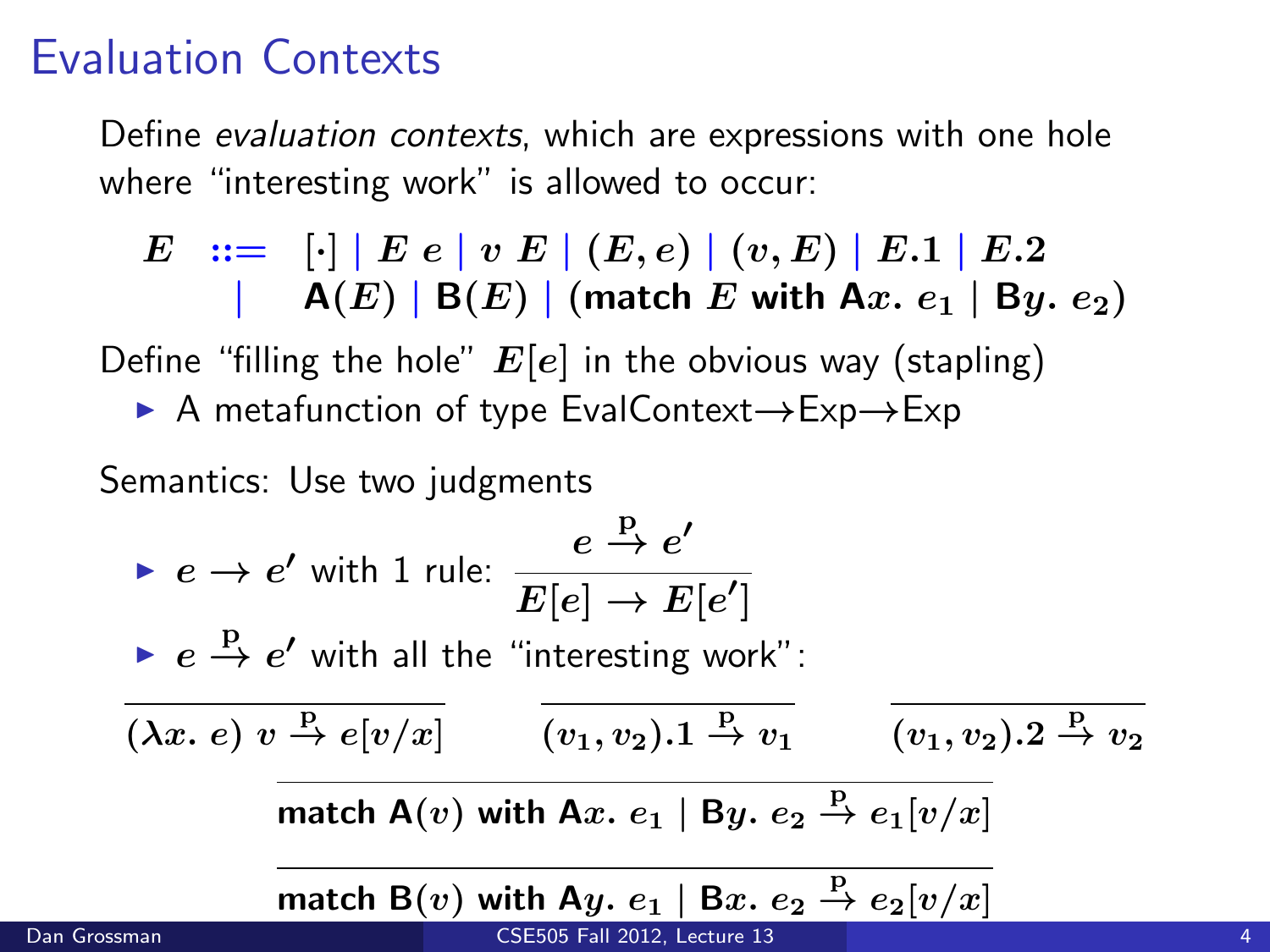## **Decomposition**

Evaluation relies on *decomposition* (unstapling the correct subtree)

 $\blacktriangleright$  Given  $e$ , find  $E$ ,  $e_a$ ,  $e_a'$  such that  $e=E[e_a]$  and  $e_a\stackrel{\rm P}{\rightarrow}e_a'$ 

Theorem (Unique Decomposition): There is at most one decomposition of e

 $\blacktriangleright$  Hence evaluation is deterministic since at most one primitive step can apply to any expression

Theorem (Progress, restated): If e is well-typed, then there is a decomposition or  $e$  is a value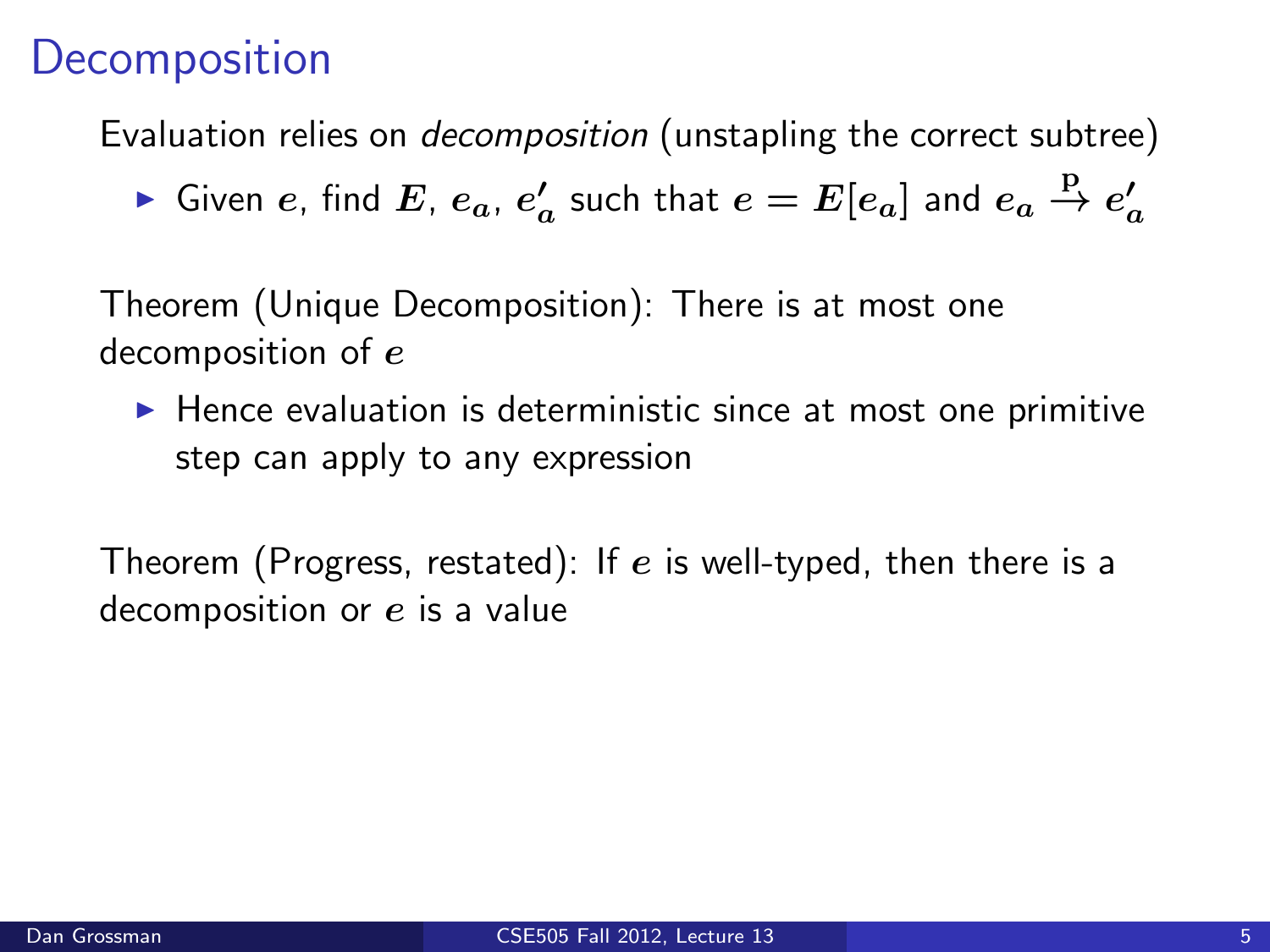# Evaluation Contexts: So what?

Small-step semantics (old) and evaluation-context semantics (new) are very similar:

- $\blacktriangleright$  Totally equivalent step sequence
	- $\triangleright$  (made both left-to-right call-by-value)
- I Just rearranged things to be more concise: Each boring rule became a form of  $E$
- $\blacktriangleright$  Both "work" the same way:
	- $\triangleright$  Find the next place in the program to take a "primitive step"
	- $\blacktriangleright$  Take that step
	- $\blacktriangleright$  Plug the result into the rest of the program
	- **P** Repeat (next "primitive step" could be somewhere else) until you can't anymore (value or stuck)

Evaluation contexts so far just cleanly separate the "find and plug" from the "take that step" by building an explicit  $E$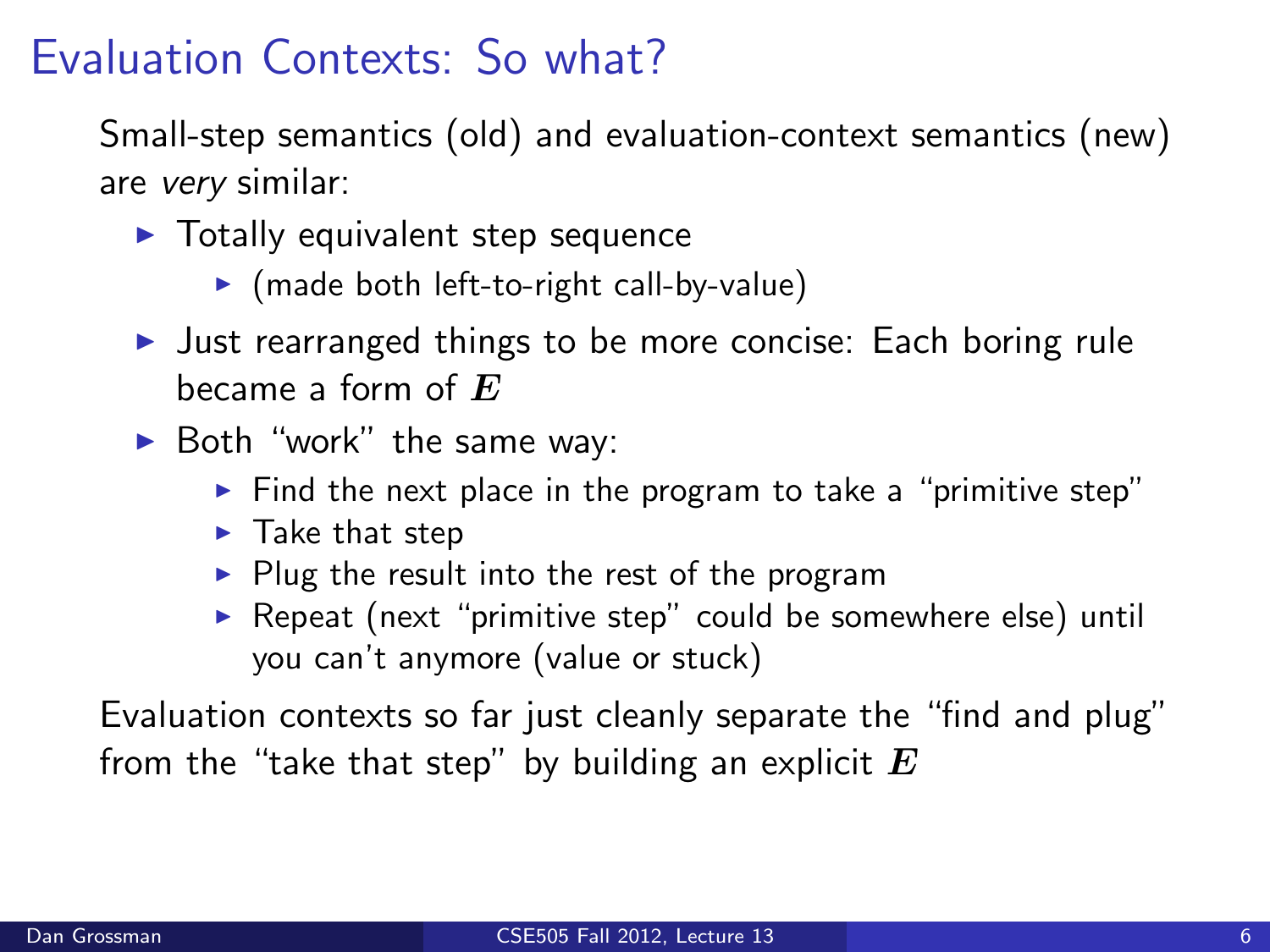## **Continuations**

Now that we have defined  $E$  explicitly in our metalanguage, what if we also put it on our *language* 

 $\triangleright$  From metalanguage to language is called *reification* 

First-class continuations in one slide:

 $e$  ::= ... | letcc x. e | throw  $e$  e | cont E  $v$  :  $=$  ... | cont E  $E$  ::= ... | throw  $E e$  | throw  $v E$ 

E[letcc  $x. e] \rightarrow E[(\lambda x. e)$ (cont E)]  $\hspace{0.1 cm}\prime) \ v] \rightarrow E' [v] \hspace{0.1 cm}$ 

- ▶ New operational rules for  $\rightarrow$  not  $\stackrel{\rm p}{\rightarrow}$  because "the  $E$  matters"
- letcc x. e grabs the current evaluation context ("the stack")
- In throw (cont  $E'$ )  $v$  restores old context: "jump somewhere"
- **Cont**  $E$  not in source programs: "saved stack (value)"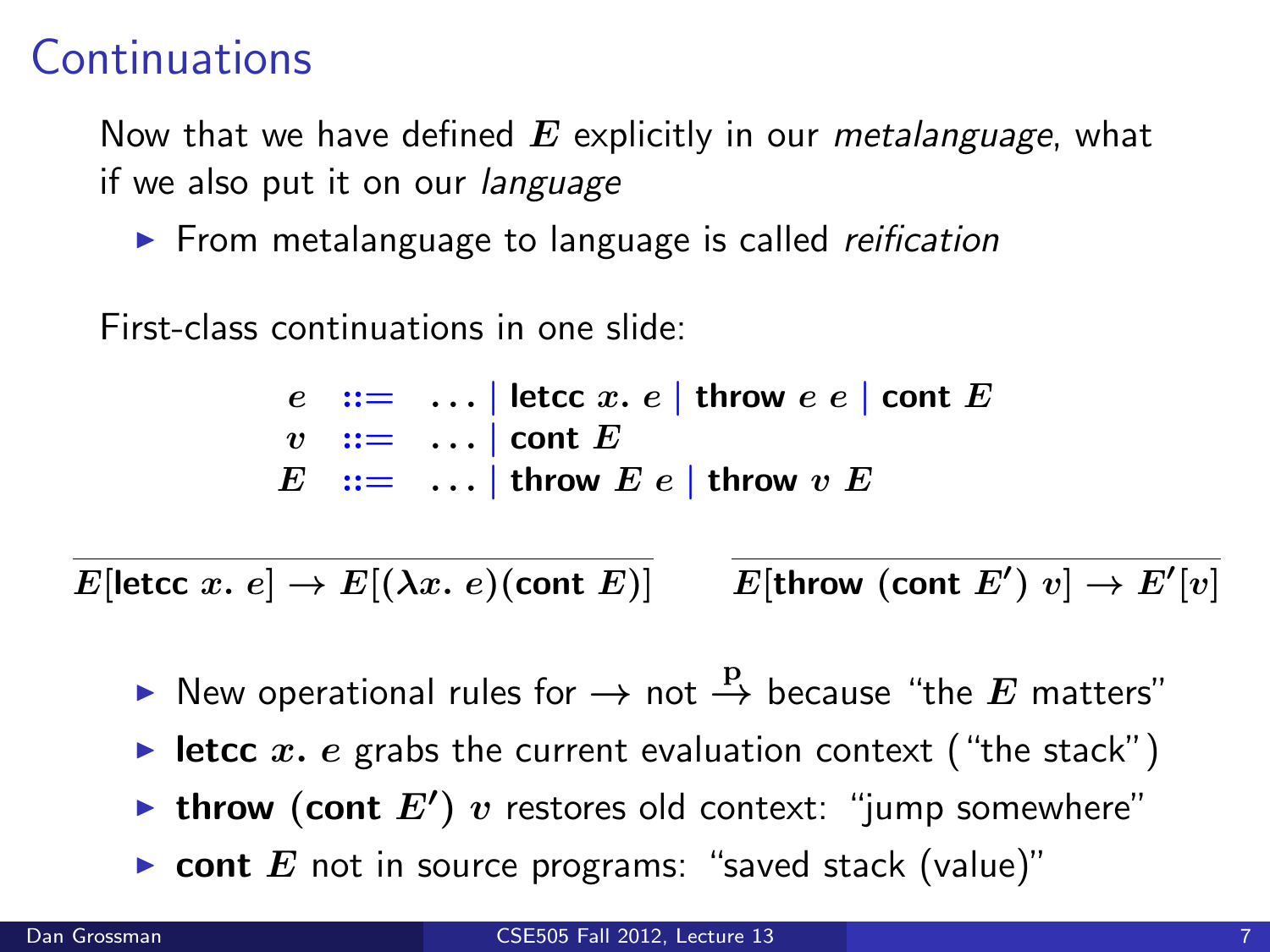Examples (exceptions-like)

1 + (letcc k.  $2 + 3$ )  $\rightarrow^* 6$ 1 + (letcc k. 2 + (throw k 3))  $\rightarrow^*$  4 1 + (letcc k. (throw  $k(2+3))$ )  $\rightarrow^* 6$ 

1 + (letcc k. (throw k (throw k (throw k 2))))  $\rightarrow^* 3$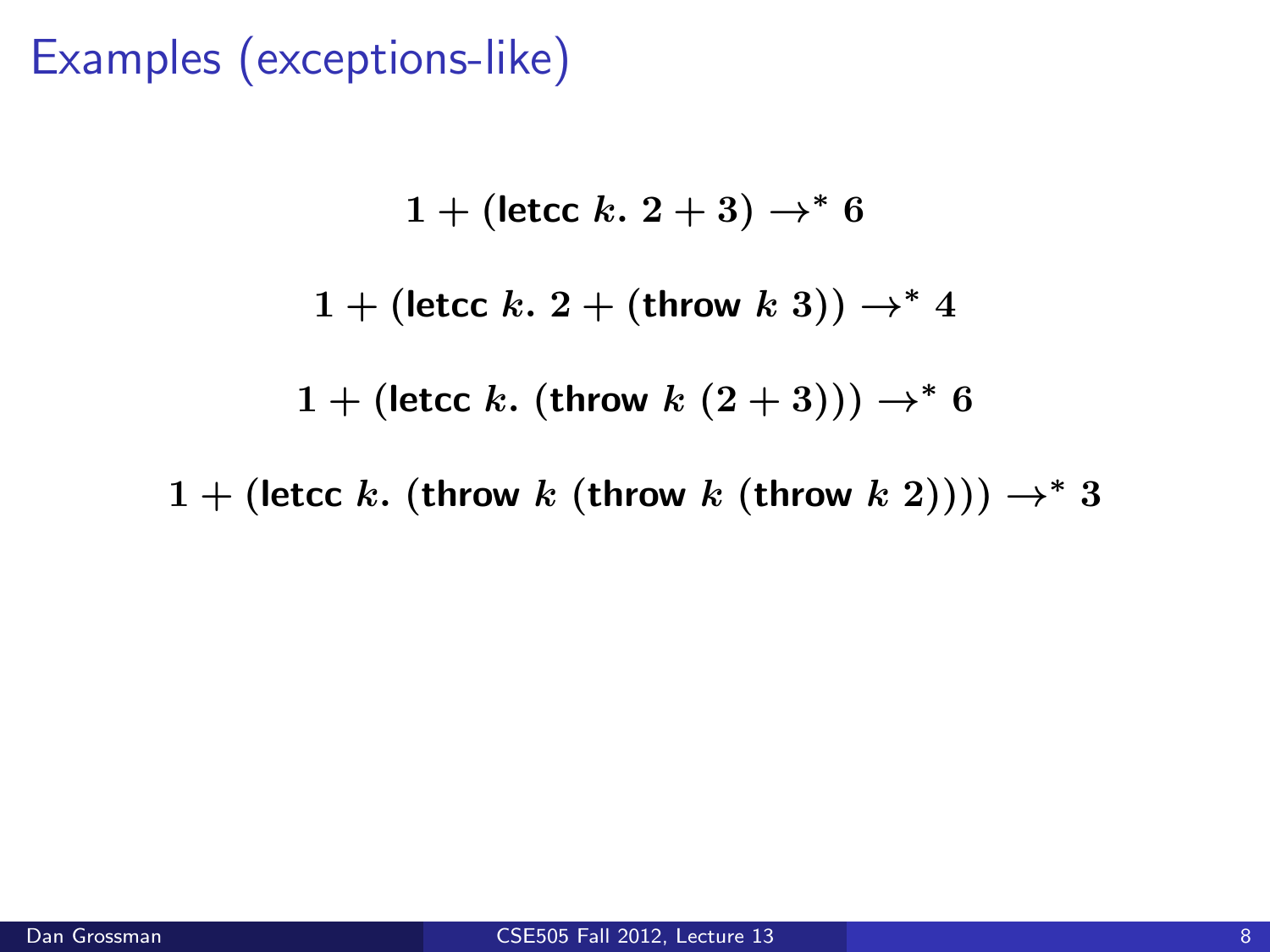## Example ("time travel")

Caml doesn't have first-class continuations, but if it did:

```
let val0f x = match x with None-> failwith "" |Some x-> x
let x = ref true (* avoids infinite loop )let g = ref None
let y = ref (1 + 2 + (letcc k. (g := Some k); 3))let z = if !xthen (x := false; throw (value) \mid (fg)) 7)
        else !y
```
SML/NJ does: This runs and binds 10 to z:

```
open SMLofNJ.Cont
val x = ref true (* avoids infinite loop *)
val g : int cont option ref = ref NONE
val y = ref (1 + 2 + (callcc (fn k = > ((g := SOME k); 3))))val z = if !x then (x := false; throw (value) ((g)) 7) else !y
```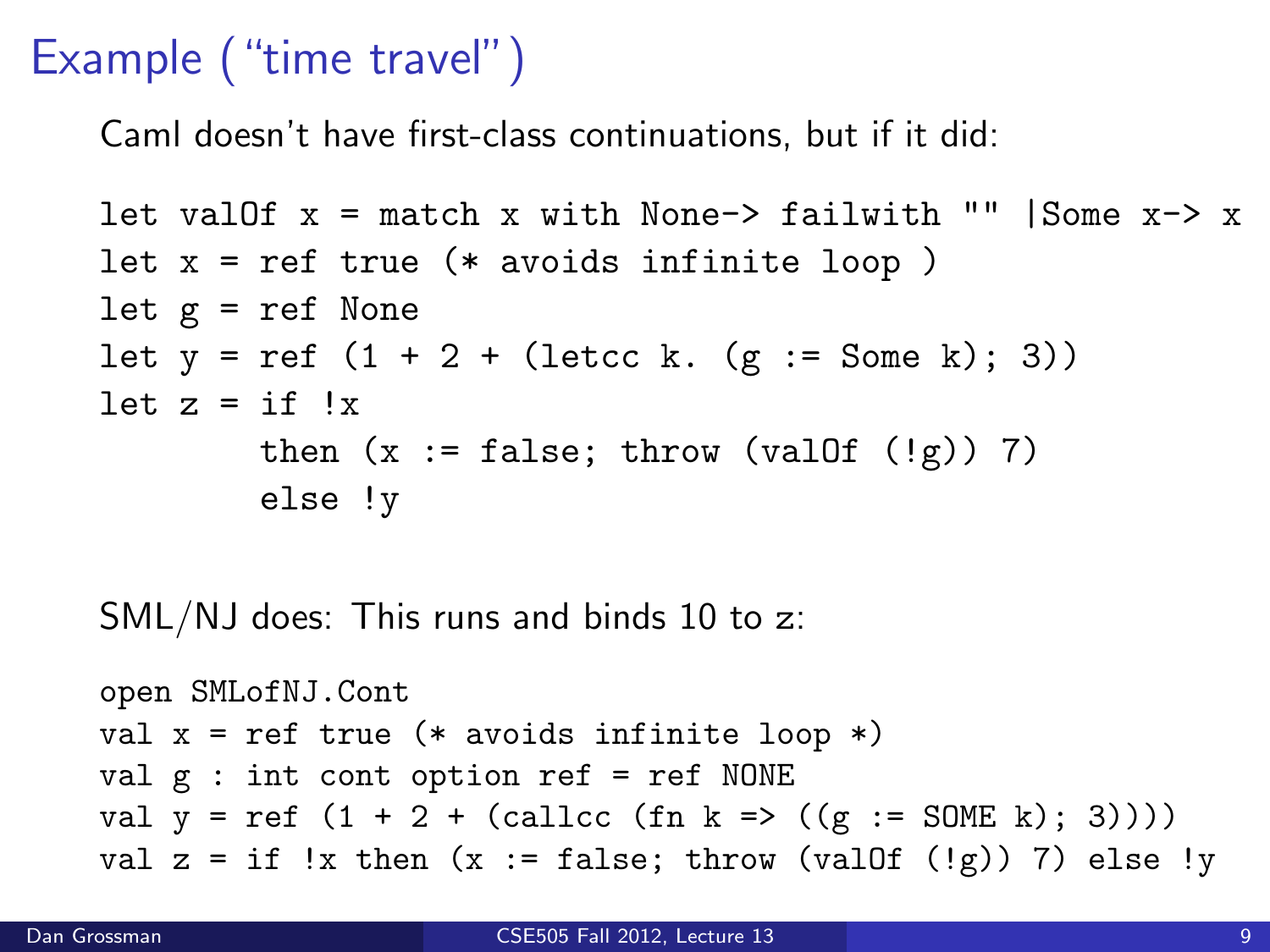## Is this useful?

First-class continuations are a single construct sufficient for:

#### $\blacktriangleright$  Exceptions

- $\triangleright$  Cooperative threads (including coroutines)
	- $\triangleright$  "yield" captures the continuation (the "how to resume me") and gives it to the scheduler (implemented in the language), which then throws to another thread's "how to resume me"
- $\triangleright$  Other crazy things
	- $\triangleright$  Often called the "goto of functional programming" incredibly powerful, but nonstandard uses are usually inscrutable
	- $\triangleright$  Key point is that we can "jump back in" unlike boring-old exceptions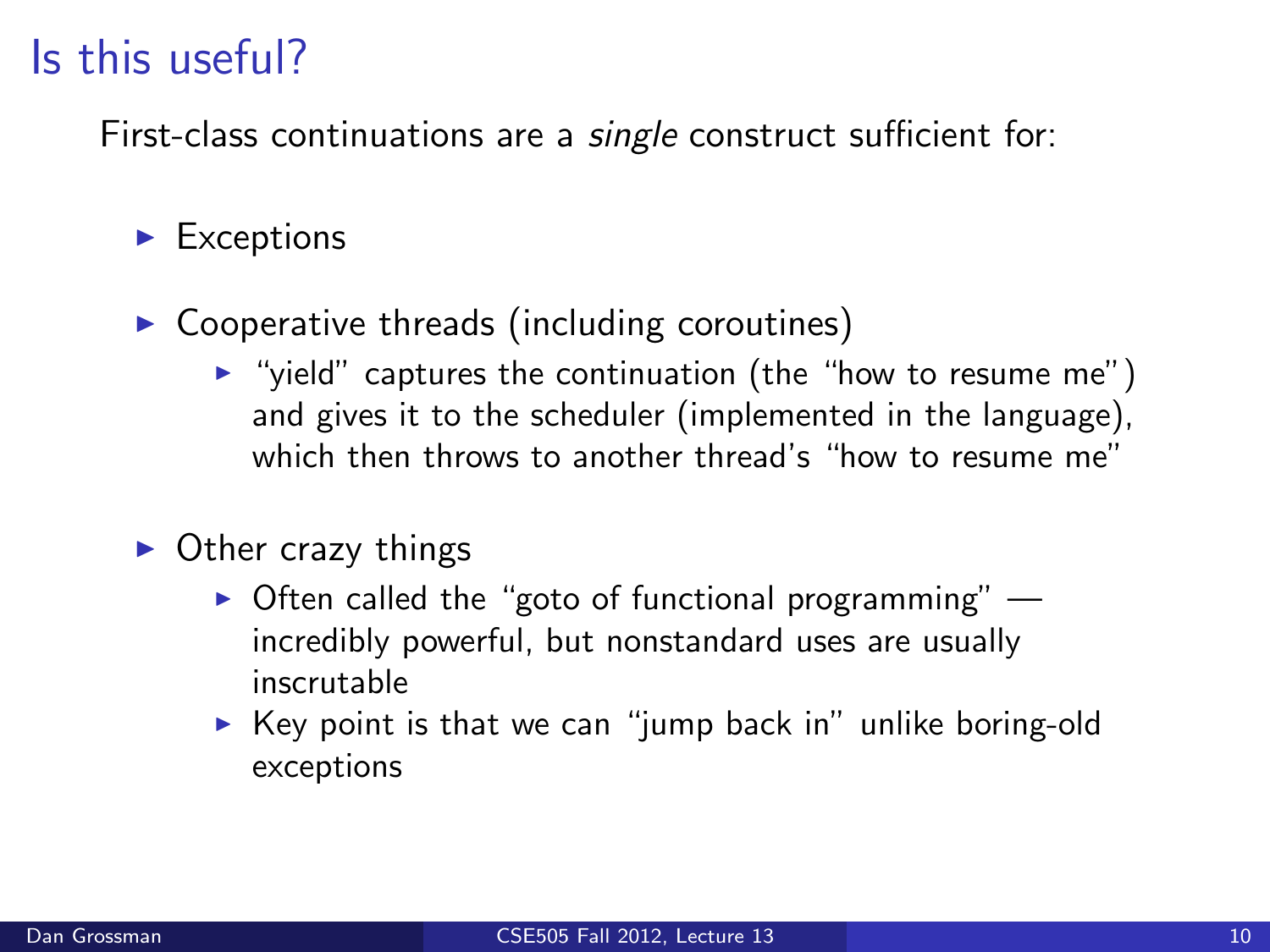#### Another view

If you're confused, think call stacks:

- $\triangleright$  What if your favorite language had operations for:
	- $\triangleright$  Store current stack in x
	- $\triangleright$  Replace current stack with stack in x
- $\blacktriangleright$  "Resume the stack's hole" with something different or when mutable state is different
	- $\triangleright$  Else you are sure to have an infinite loop since you will later resume the stack again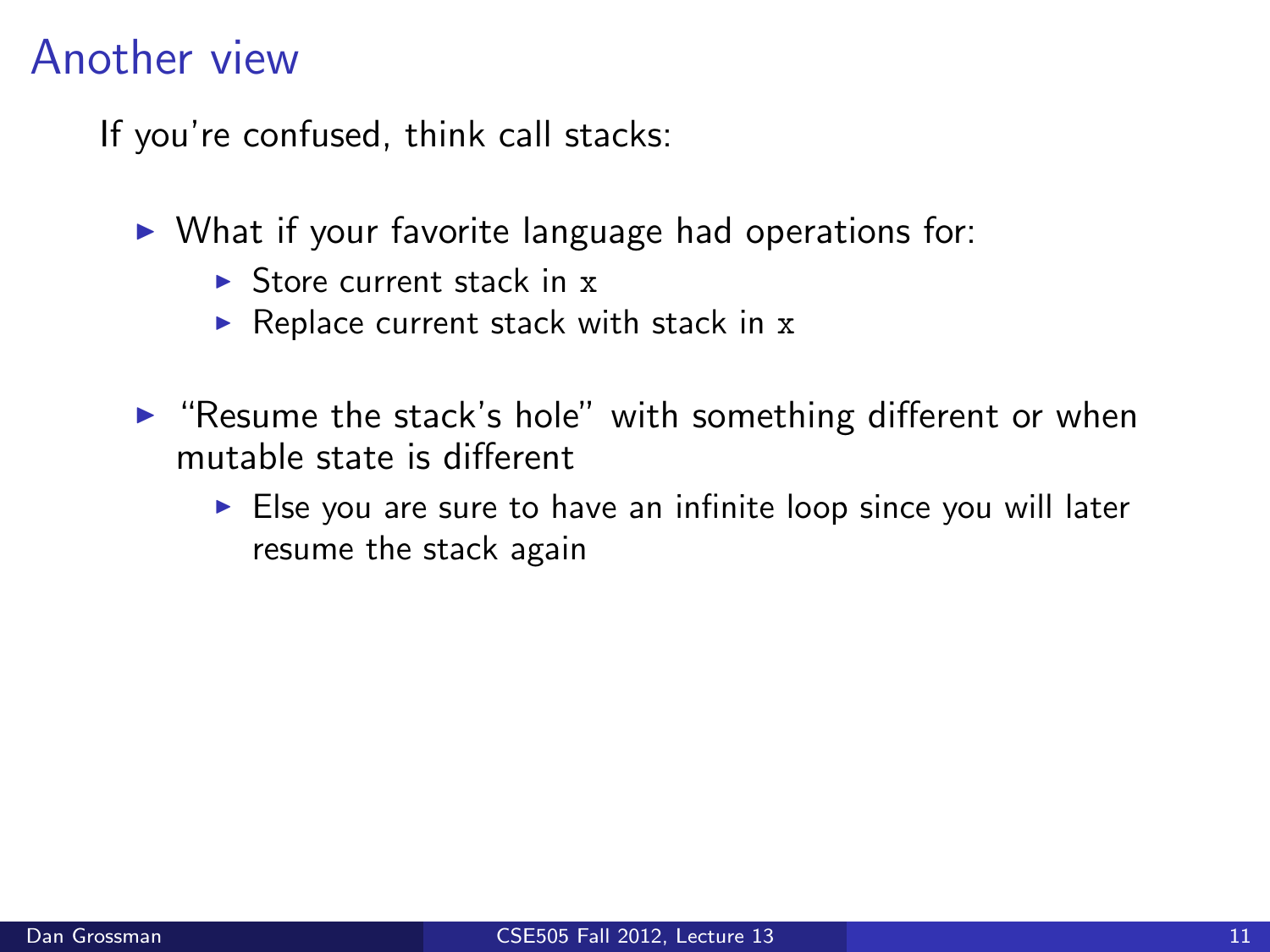#### Where are we

Done:

- $\triangleright$  Redefined our operational semantics using evaluation contexts
- $\blacktriangleright$  That made it easy to define first-class continuations
- $\blacktriangleright$  Example uses of continuations

Now: Rather than adding a powerful primitive, we can achieve the same effect via a *whole-program translation* into a sublanguage (source-to-source transformation)

- $\triangleright$  No expressions with nontrivial evaluation contexts
- $\blacktriangleright$  Every expression becomes a continuation-accepting function
- $\triangleright$  Never "return" instead call the current continuation
- $\triangleright$  Will be able to reintroduce letcc and throw as  $O(1)$ operations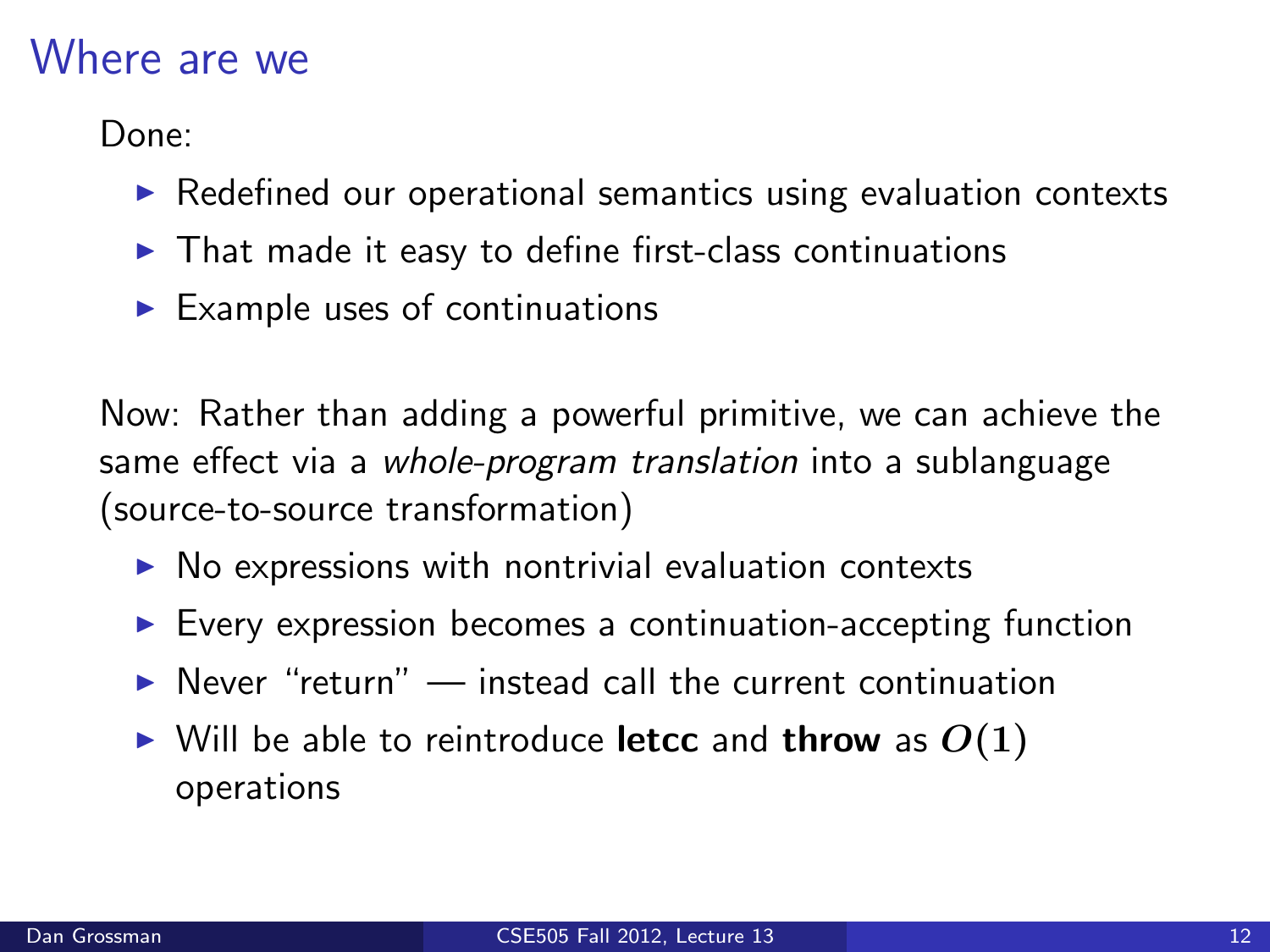# The CPS transformation (one way to do it)

A metafunction from expressions to expressions

Example source language (other features similar):

$$
\begin{array}{c|c|c|c|c|c} e & ::= & x & \lambda x. & e & e & c & e & e \\ v & ::= & x & \lambda x. & e & c & \end{array}
$$

$$
CPS_{E}(v) = \lambda k. k CPS_{V}(v)
$$
  
\n
$$
CPS_{E}(e_{1} + e_{2}) = \lambda k. CPS_{E}(e_{1}) \lambda x_{1}. CPS_{E}(e_{2}) \lambda x_{2}. k (x_{1}+x_{2})
$$
  
\n
$$
CPS_{E}(e_{1} e_{2}) = \lambda k. CPS_{E}(e_{1}) \lambda f. CPS_{E}(e_{2}) \lambda x. f x k
$$
  
\n
$$
CPS_{V}(c) = c
$$

$$
CPS_V(x) = x
$$
  
\n
$$
CPS_V(\lambda x. e) = \lambda x. \lambda k. \, CPS_E(e) \, k
$$

To run the whole program e, do  $CPS_E(e)$   $\lambda x. x$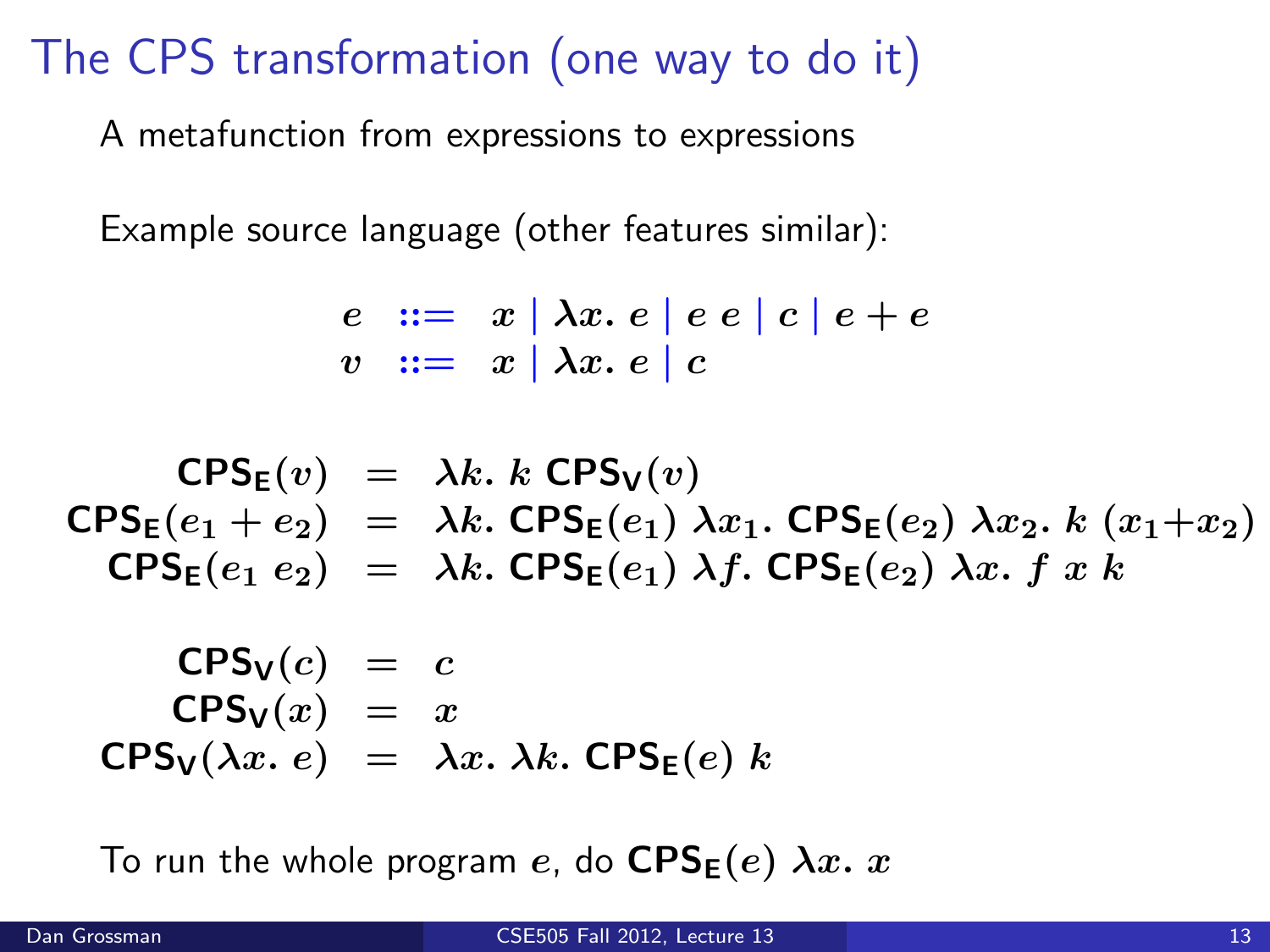# Result of the CPS transformation

- **In** Correctness: e is equivalent to  $CPS_E(e)$   $\lambda x$ . x
- If whole program has type  $\tau_P$  and e has type  $\tau$ , then  $\mathsf{CPS}_\mathsf{E}(e)$  has type  $(\tau \to \tau_P) \to \tau_P$
- Fixes evaluation order:  $CPS<sub>E</sub>(e)$  will evaluate e in left-to-right call-by-value
	- $\triangleright$  Other similar transformations encode other evaluation orders
	- $\triangleright$  Every intermediate computation is bound to a variable (helpful for compiler writers)
- $\triangleright$  For all e, evaluation of  $CPS_E(e)$  stays in this sublanguage:

e ::= v | v v | v v v | v (v + v) v ::= x | λx. e | c

- $\blacktriangleright$  Hence no need for a call-stack: every call is a tail-call
	- $\triangleright$  Now the *program* is maintaining the evaluation context via a closure that has the next "link" in its environment that has the next "link" in *its* environment, etc.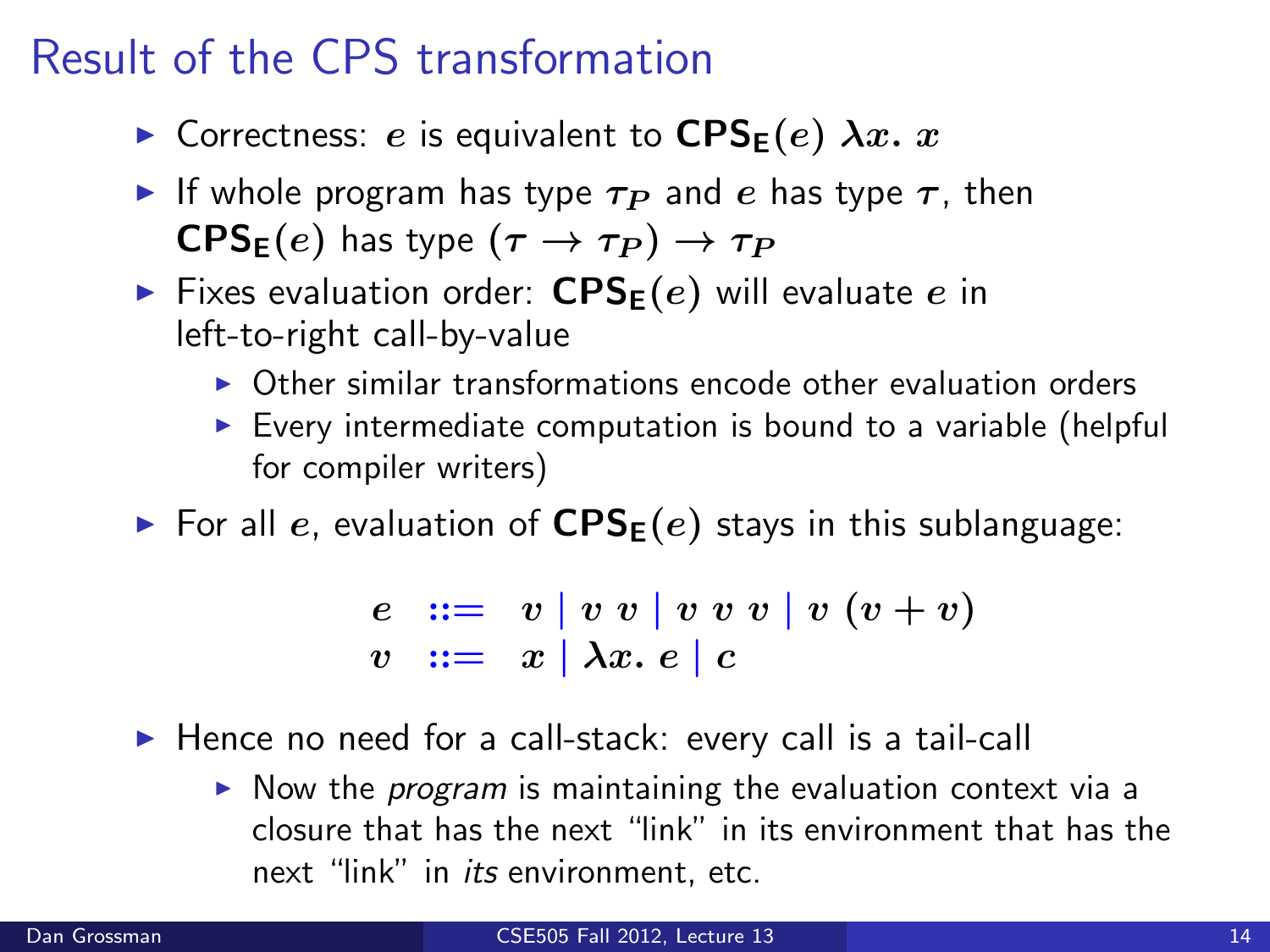## Encoding first-class continuations

If you apply the CPS transform, then **letcc** and **throw** can become  $O(1)$  operations encodable in the source language

 $\mathsf{CPS}_\mathsf{E}(\mathsf{letcc}\; k.\; e) = \lambda k.\; \mathsf{CPS}_\mathsf{E}(e)\; k$ CPS<sub>E</sub>(throw  $e_1 e_2$ ) =  $\lambda k$ . CPS<sub>E</sub>( $e_1$ )  $\lambda x_1$ . CPS<sub>E</sub>( $e_2$ )  $\underline{\lambda x_2}$ .  $\underline{x_1 x_2}$ or just  $x_1$ 

- $\triangleright$  letcc gets passed the current continuation just as it needs
- $\triangleright$  throw ignores the current continuation just as it should

You can also manually program in this style (fully or partially)

 $\blacktriangleright$  Has other uses as a programming idiom too...